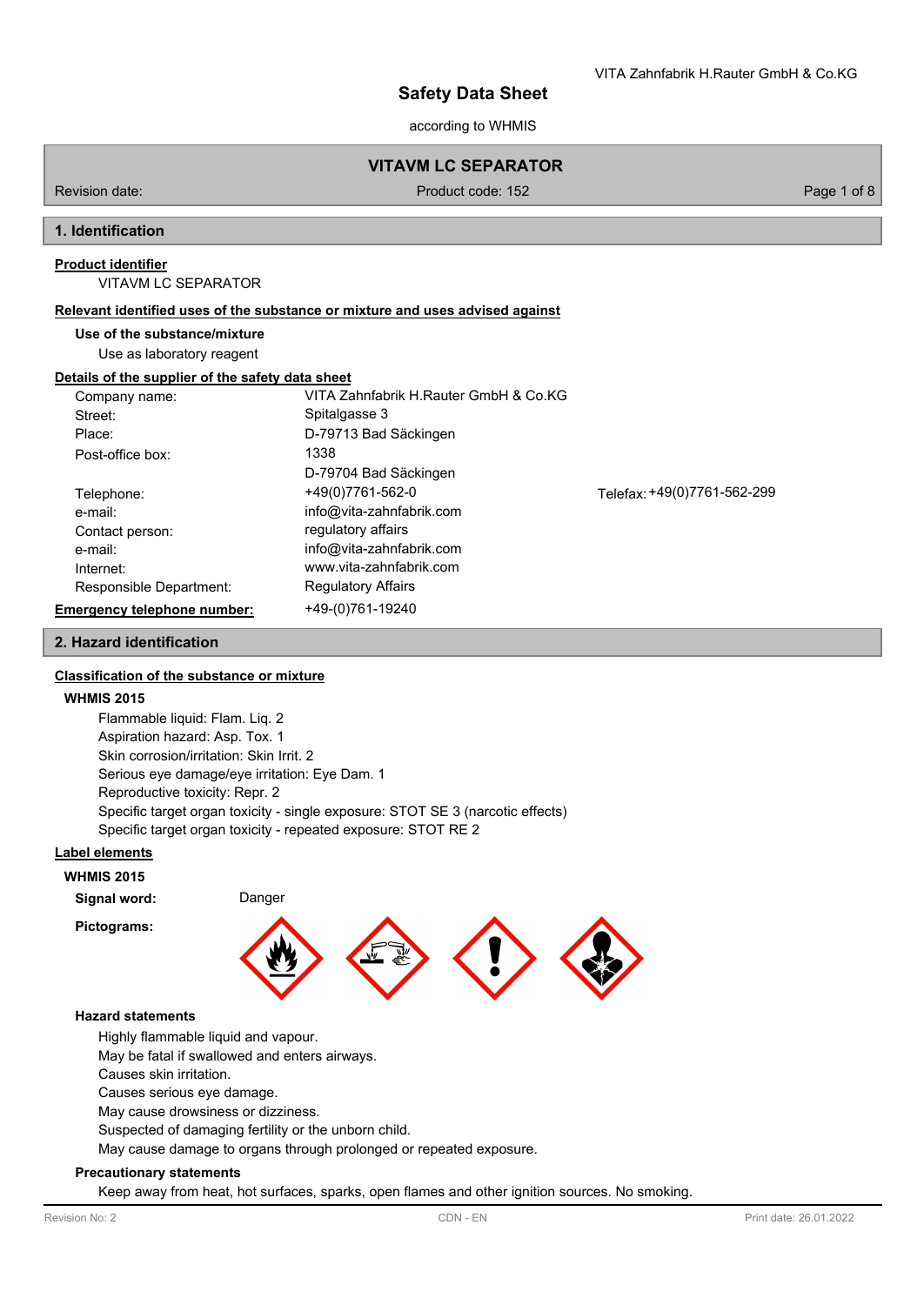## according to WHMIS

## **VITAVM LC SEPARATOR**

Revision date: Product code: 152 Page 2 of 8

IF INHALED: Remove person to fresh air and keep comfortable for breathing. IF IN EYES: Rinse cautiously with water for several minutes. Remove contact lenses, if present and easy to do. Continue rinsing. Keep container tightly closed.

## **Other hazards**

No information available.

## **3. Composition/information on ingredients**

## **Mixtures**

#### **Hazardous components**

| CAS No    | <b>I</b> Chemical name      | Quantity        |
|-----------|-----------------------------|-----------------|
| 110-82-7  | cyclohexane                 | $30 - 60\%$ (*) |
| 108-88-3  | <b>I</b> toluene            | $7 - 13\%$ (*)  |
| 4253-34-3 | methylsilanetriyl triacetat | $1 - 5\%$ (*)   |

(\*) The actual concentration is withheld as a trade secret.

## **4. First-aid measures**

## **Description of first aid measures**

#### **After inhalation**

Provide fresh air. Medical treatment necessary.

#### **After contact with skin**

After contact with skin, wash immediately with plenty of water and soap. Take off immediately all contaminated clothing and wash it before reuse. Medical treatment necessary.

#### **After contact with eyes**

In case of contact with eyes flush immediately with plenty of flowing water for 10 to 15 minutes holding eyelids apart and consult an ophthalmologist.

#### **After ingestion**

Observe risk of aspiration if vomiting occurs.

## **Most important symptoms and effects, whether acute or delayed**

No information available.

## **Indication of immediate medical attention and special treatment needed**

Treat symptomatically.

## **5. Fire-fighting measures**

#### **Extinguishing media**

## **Suitable extinguishing media**

Carbon dioxide (CO2), Foam, Extinguishing powder.

#### **Unsuitable extinguishing media**

Water.

#### **Specific hazards arising from the hazardous product**

Highly flammable. Vapours can form explosive mixtures with air.

## **Special protective equipment and precautions for fire-fighters**

Wear a self-contained breathing apparatus and chemical protective clothing. Full protection suit.

#### **Additional information**

Use water spray jet to protect personnel and to cool endangered containers. Suppress gases/vapours/mists with water spray jet. Collect contaminated fire extinguishing water separately. Do not allow entering drains or surface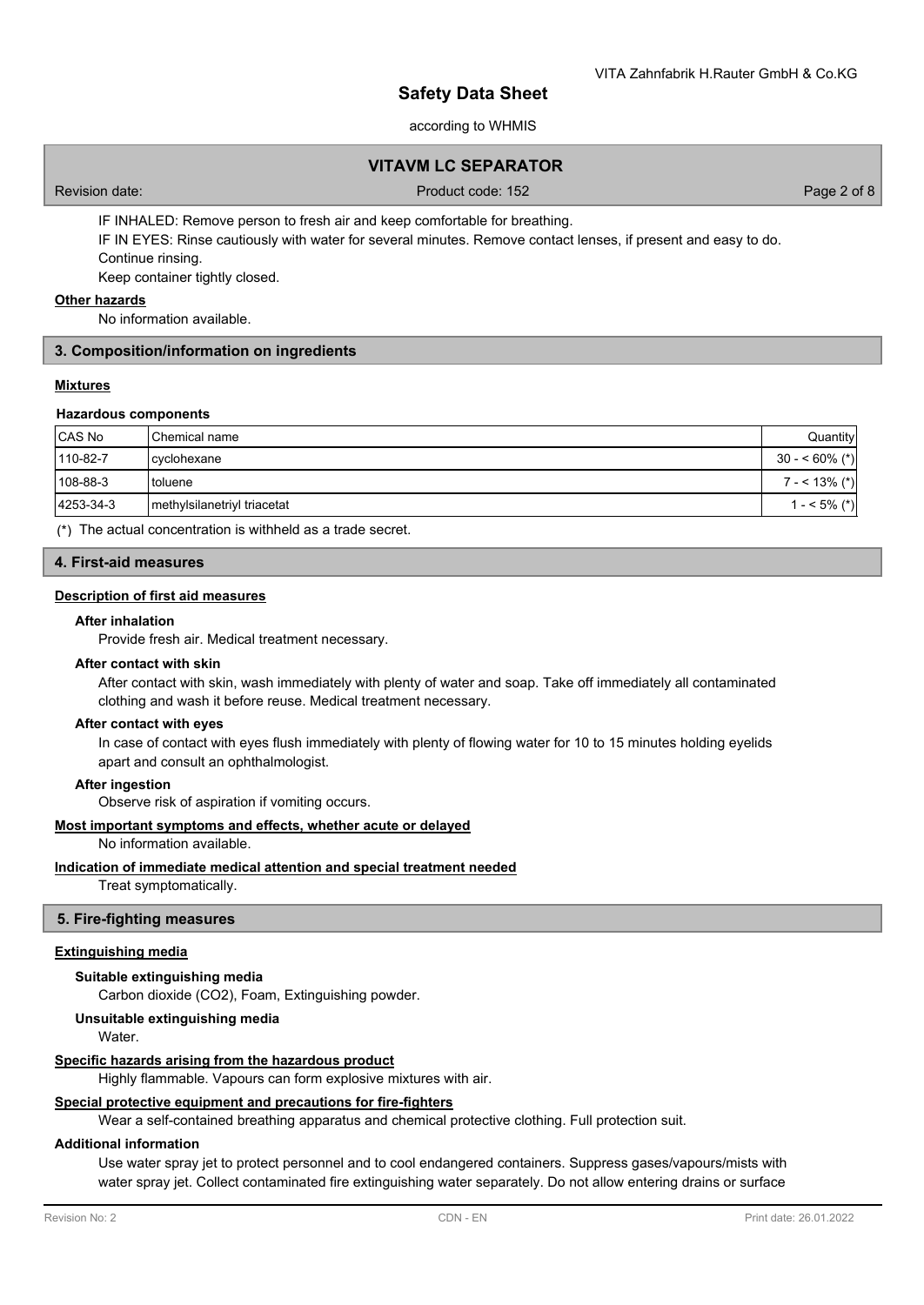according to WHMIS

## **VITAVM LC SEPARATOR**

Revision date: Product code: 152 Page 3 of 8

water

## **6. Accidental release measures**

## **Personal precautions, protective equipment and emergency procedures**

#### **General advice**

Remove all sources of ignition. Provide adequate ventilation. Do not breathe gas/fumes/vapour/spray. Avoid contact with skin, eyes and clothes. Use personal protection equipment.

#### **Environmental precautions**

Do not allow uncontrolled discharge of product into the environment. Explosion risk.

## **Methods and material for containment and cleaning up**

## **Other information**

Absorb with liquid-binding material (sand, diatomaceous earth, acid- or universal binding agents). Treat the recovered material as prescribed in the section on waste disposal.

## **Reference to other sections**

Safe handling: see section 7 Personal protection equipment: see section 8 Disposal: see section 13

## **7. Handling and storage**

## **Precautions for safe handling**

#### **Advice on safe handling**

If handled uncovered, arrangements with local exhaust ventilation have to be used. Do not breathe gas/fumes/vapour/spray.

#### **Advice on protection against fire and explosion**

Keep away from sources of ignition - No smoking. Take precautionary measures against static discharges. Vapours can form explosive mixtures with air.

#### **Advice on general occupational hygiene**

Remove contaminated, saturated clothing immediately. Draw up and observe skin protection programme. Wash hands and face before breaks and after work and take a shower if necessary. When using do not eat, drink, smoke, sniff.

#### **Conditions for safe storage, including any incompatibilities**

#### **Requirements for storage rooms and vessels**

Keep container tightly closed. Keep locked up. Store in a place accessible by authorized persons only. Provide adequate ventilation as well as local exhaustion at critical locations. Keep in a cool, well-ventilated place. Keep away from heat, hot surfaces, sparks, open flames and other ignition sources. No smoking.

## **Hints on joint storage**

Do not store together with: Oxidizing agent. Pyrophoric or self-heating substances.

#### **8. Exposure controls/Personal protection**

## **Control parameters**

#### **Exposure controls**











## **Appropriate engineering controls**

If handled uncovered, arrangements with local exhaust ventilation have to be used. Do not breathe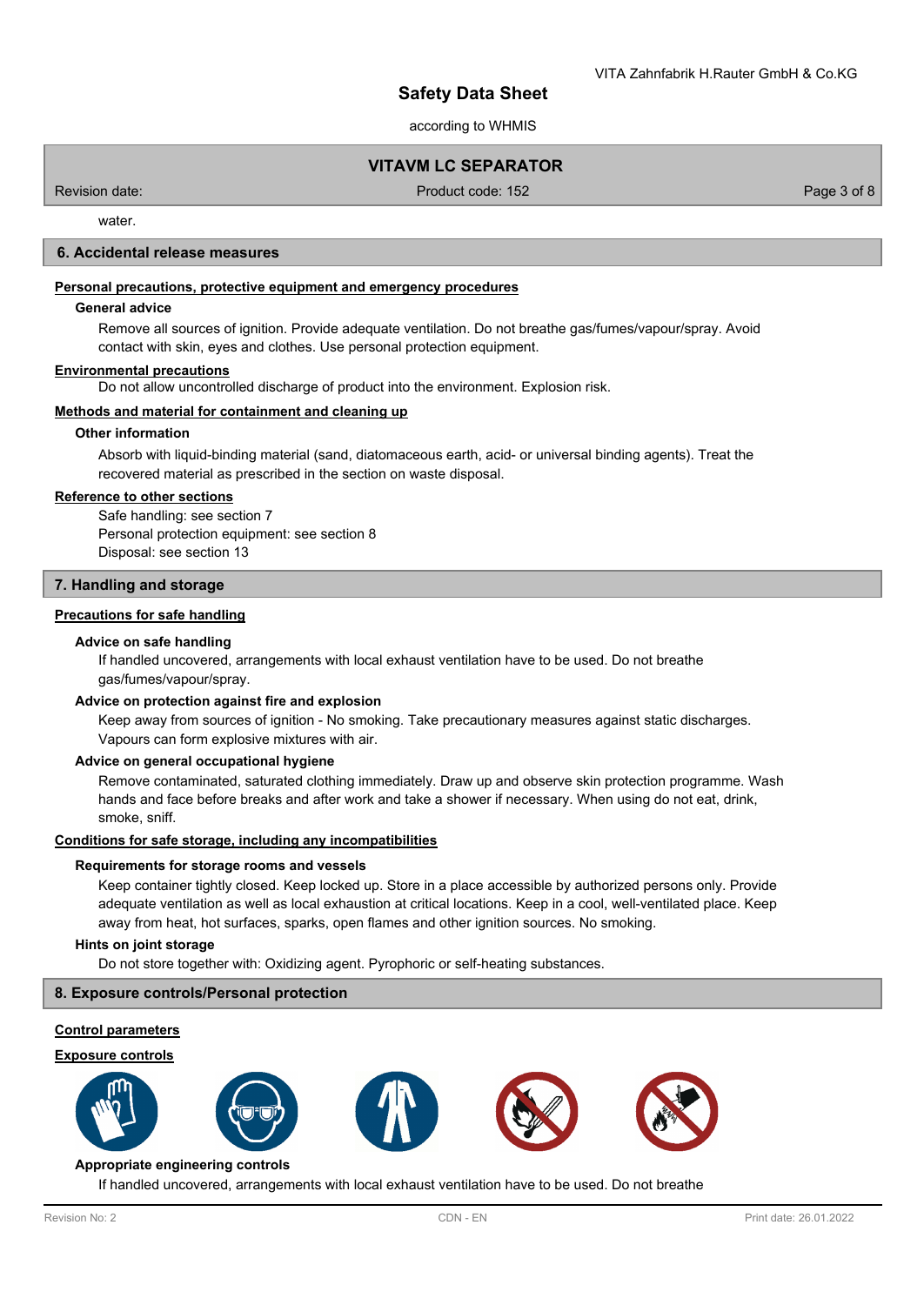according to WHMIS

## **VITAVM LC SEPARATOR**

Revision date: Product code: 152 Page 4 of 8

gas/fumes/vapour/spray.

## **Individual protection measures, such as personal protective equipment**

## **Eye/face protection**

Suitable eye protection: goggles.

## **Hand protection**

When handling with chemical substances, protective gloves must be worn with the CE-label including the four control digits. The quality of the protective gloves resistant to chemicals must be chosen as a function of the specific working place concentration and quantity of hazardous substances. For special purposes, it is recommended to check the resistance to chemicals of the protective gloves mentioned above together with the supplier of these gloves. Recommended glove articles KCL Dermatril P Breakthrough time: 60 min NBR (Nitrile rubber)

#### **Skin protection**

Flame-retardant protective clothing. Wear anti-static footwear and clothing Wear suitable protective clothing.

## **Respiratory protection**

In case of inadequate ventilation wear respiratory protection. Technical ventilation of workplace Provide adequate ventilation as well as local exhaustion at critical locations.

## **9. Physical and chemical properties**

#### **Information on basic physical and chemical properties**

| Physical state:<br>Colour:                                    | Liquid<br>translucent |                    |
|---------------------------------------------------------------|-----------------------|--------------------|
| Odour:                                                        | characteristic        |                    |
|                                                               |                       |                    |
|                                                               |                       | <b>Test method</b> |
| Changes in the physical state                                 |                       |                    |
| Melting point/freezing point:                                 | not determined        |                    |
| Boiling point or initial boiling point and<br>boiling range:  | 77 °C                 |                    |
| Flash point:                                                  | < 5 °C                |                    |
| <b>Flammability</b>                                           |                       |                    |
| Solid/liquid:                                                 | not applicable        |                    |
| Gas:                                                          | not applicable        |                    |
| <b>Explosive properties</b><br>The product is not: Explosive. |                       |                    |
| Lower explosive limits:                                       | 1,2 vol. %            |                    |
| Upper explosive limits:                                       | 8,3 vol. %            |                    |
| Auto-ignition temperature:                                    |                       | 260 °C DIN 51794   |
| <b>Self-ignition temperature</b>                              |                       |                    |
| Solid:                                                        | not applicable        |                    |
| Gas:                                                          | not applicable        |                    |
| Decomposition temperature:                                    | not determined        |                    |
| pH-Value:                                                     | not determined        |                    |
| Water solubility:                                             | No                    |                    |
| Solubility in other solvents<br>not determined                |                       |                    |
| Partition coefficient n-octanol/water:                        | not determined        |                    |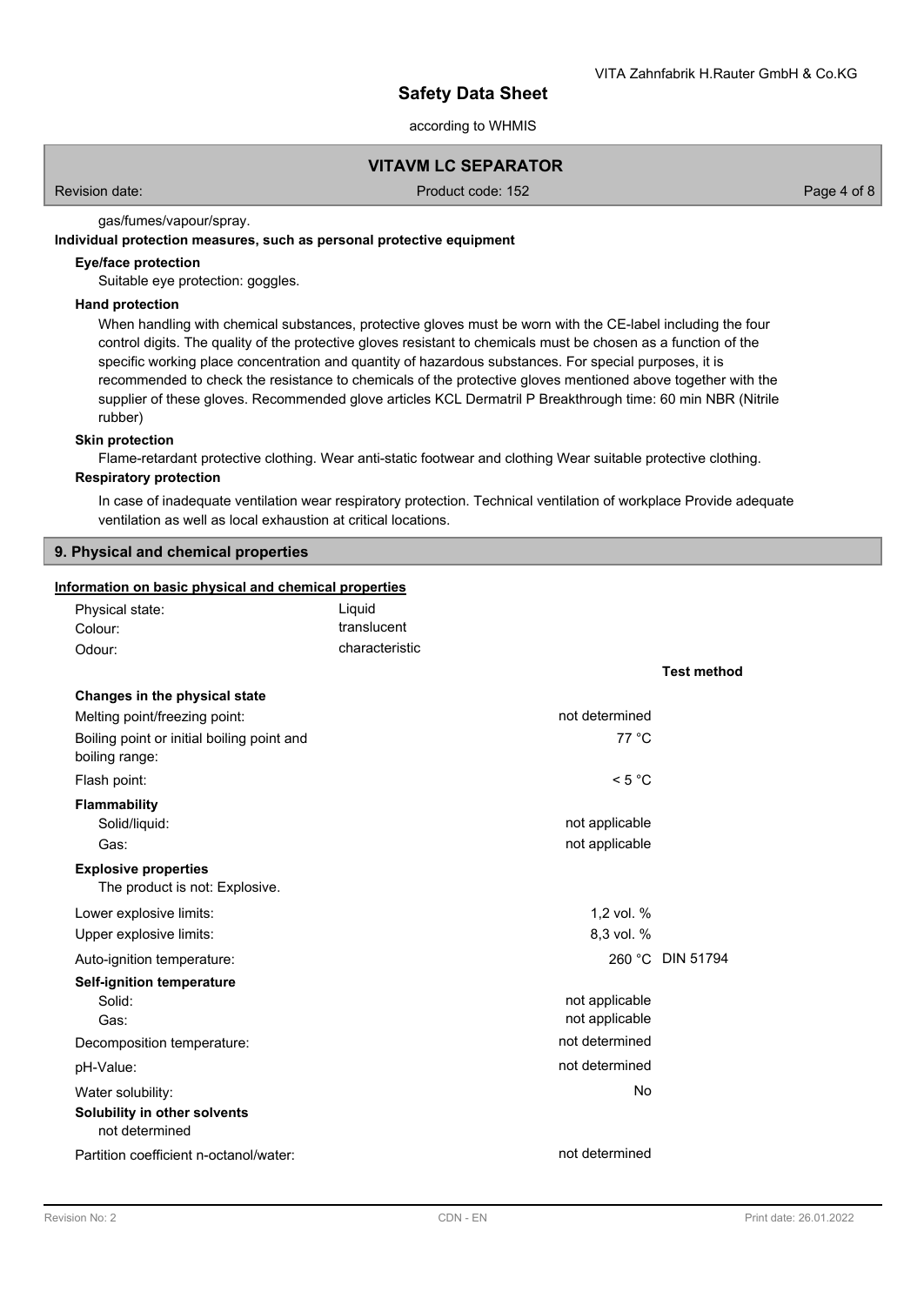## according to WHMIS

| <b>VITAVM LC SEPARATOR</b>                                                                   |                             |             |  |  |  |
|----------------------------------------------------------------------------------------------|-----------------------------|-------------|--|--|--|
| Revision date:                                                                               | Product code: 152           | Page 5 of 8 |  |  |  |
| Vapour pressure:<br>(at 50 $^{\circ}$ C)                                                     | <=1100 hPa                  |             |  |  |  |
| Density:                                                                                     | $0,86700$ g/cm <sup>3</sup> |             |  |  |  |
| Relative vapour density:                                                                     | not determined              |             |  |  |  |
| Other information                                                                            |                             |             |  |  |  |
| Information with regard to physical hazard classes<br>Oxidizing properties<br>Not oxidising. |                             |             |  |  |  |
| Other safety characteristics                                                                 |                             |             |  |  |  |
| Solid content:                                                                               | 0,0%                        |             |  |  |  |
| Evaporation rate:                                                                            | not determined              |             |  |  |  |
| <b>Further Information</b>                                                                   |                             |             |  |  |  |
| 10. Stability and reactivity                                                                 |                             |             |  |  |  |
| <b>Reactivity</b><br>Highly flammable.                                                       |                             |             |  |  |  |

# **Chemical stability**

The product is stable under storage at normal ambient temperatures.

## **Possibility of hazardous reactions**

No known hazardous reactions.

## **Conditions to avoid**

Keep away from sources of heat (e.g. hot surfaces), sparks and open flames. Vapours can form explosive mixtures with air.

## **Incompatible materials**

No information available.

## **Hazardous decomposition products**

No known hazardous decomposition products.

## **11. Toxicological information**

## **Information on toxicological effects**

## **Acute toxicity**

Based on available data, the classification criteria are not met.

| <b>CAS No</b> | Chemical name               |                     |         |                |               |        |
|---------------|-----------------------------|---------------------|---------|----------------|---------------|--------|
|               | Route of exposure           | Dose                |         | <b>Species</b> | Source        | Method |
| 110-82-7      | cyclohexane                 |                     |         |                |               |        |
|               | dermal                      | LD50<br>mg/kg       | 12705   |                |               |        |
| 108-88-3      | toluene                     |                     |         |                |               |        |
|               | dermal                      | LD50<br>mg/kg       | 12200   | Rabbit         | <b>GESTIS</b> |        |
|               | inhalation (4 h) vapour     | LC50                | 49 mg/l | Rat            | <b>GESTIS</b> |        |
| 4253-34-3     | methylsilanetriyl triacetat |                     |         |                |               |        |
|               | oral                        | <b>ATE</b><br>mg/kg | 500     |                |               |        |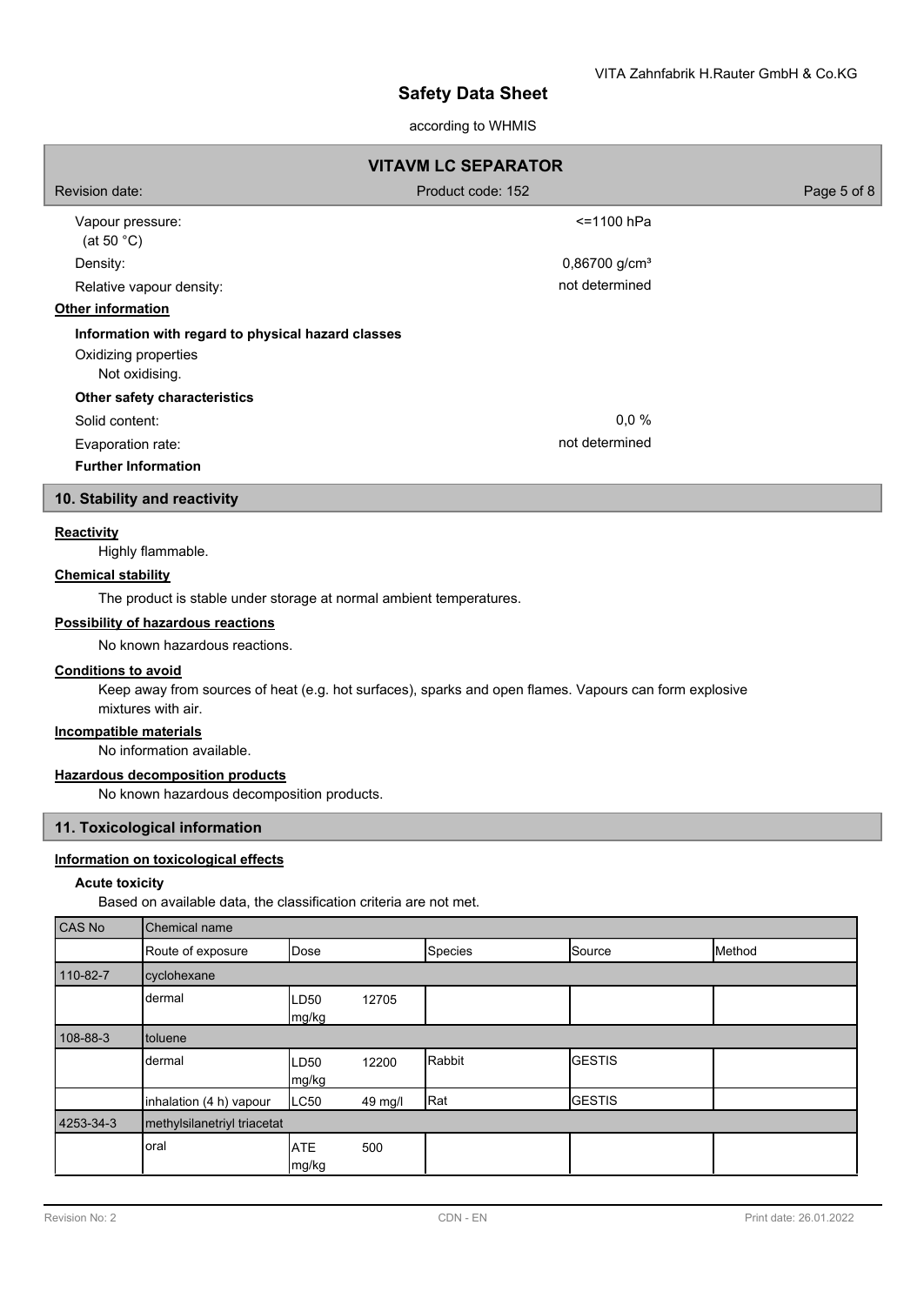according to WHMIS

## **VITAVM LC SEPARATOR**

Revision date: Product code: 152 Page 6 of 8

## **Irritation and corrosivity**

Causes skin irritation.

Causes serious eye damage.

# **Sensitizing effects**

Based on available data, the classification criteria are not met.

## **Carcinogenic/mutagenic/toxic effects for reproduction**

Suspected of damaging fertility or the unborn child. (toluene)

Germ cell mutagenicity: Based on available data, the classification criteria are not met.

Carcinogenicity: Based on available data, the classification criteria are not met.

#### **STOT-single exposure**

May cause drowsiness or dizziness. (cyclohexane)

#### **STOT-repeated exposure**

May cause damage to organs through prolonged or repeated exposure. (toluene)

#### **Aspiration hazard**

May be fatal if swallowed and enters airways.

#### **Additional information on tests**

The mixture is classified as hazardous according to regulation (EC) No 1272/2008 [CLP]. Special hazards arising from the substance or mixture!

#### **12. Ecological information**

#### **Ecotoxicity**

Very toxic to aquatic life with long lasting effects.

#### CAS No Chemical na

| טוו טר <i>ו</i> ש | <b>UICHIU CHI HAIHE</b> |                           |                   |       |                                               |                |                 |
|-------------------|-------------------------|---------------------------|-------------------|-------|-----------------------------------------------|----------------|-----------------|
|                   | Aquatic toxicity        | Dose                      |                   |       | $\lfloor$ [h] $\lfloor$ [d] $\rfloor$ Species | lSource        | <b>I</b> Method |
| $108 - 88 - 3$    | I toluene               |                           |                   |       |                                               |                |                 |
|                   | Acute fish toxicity     | LC50                      | $13 \text{ mg/l}$ |       | 96 hlCarassius auratus                        | <b>IIUCLID</b> |                 |
|                   | Acute algae toxicity    | ErC <sub>50</sub><br>mg/l | 12,5              | 72 hl |                                               | IGESTIS        |                 |

## **Persistence and degradability**

The product has not been tested.

## **Bioaccumulative potential**

The product has not been tested.

#### **Partition coefficient n-octanol/water**

| CAS No          | <b>Chemical</b><br>name | Pow<br>Log                |
|-----------------|-------------------------|---------------------------|
| $ 108 - 88 - 3$ | Itoluene                | $-20$<br>$\sim$<br>$\sim$ |

#### **Mobility in soil**

The product has not been tested.

## **Other adverse effects**

No information available.

## **Further information**

Do not allow to enter into surface water or drains. Do not allow to enter into soil/subsoil.

## **13. Disposal considerations**

## **Waste treatment methods**

#### **Disposal recommendations**

Do not allow to enter into surface water or drains. Do not allow to enter into soil/subsoil. Dispose of waste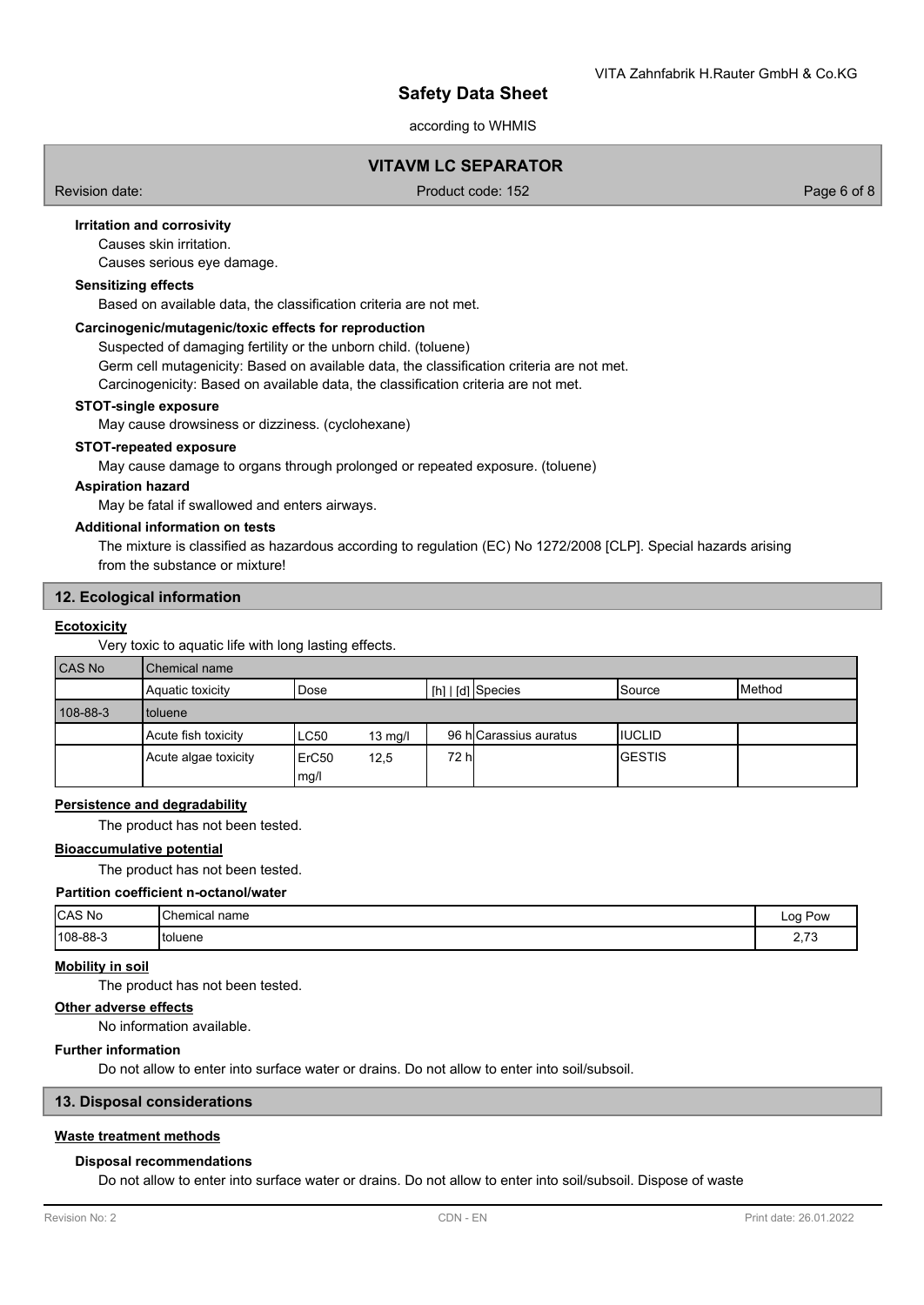according to WHMIS

# **VITAVM LC SEPARATOR**

Revision date: Product code: 152 Page 7 of 8

according to applicable legislation.

# **Contaminated packaging**

Hazardous waste according to Directive 2008/98/EC (waste framework directive). Handle contaminated packages in the same way as the substance itself.

## **14. Transport information**

## **Marine transport (IMDG)**

| UN number or ID number:                | <b>UN 1993</b>                         |  |
|----------------------------------------|----------------------------------------|--|
| <b>United Nations proper shipping</b>  | FLAMMABLE LIQUID, N.O.S. (cyclohexane) |  |
| name:                                  |                                        |  |
| Transport hazard class(es):            | $\mathsf 3$                            |  |
| Packing group:                         | Ш                                      |  |
| Hazard label:                          | 3                                      |  |
|                                        |                                        |  |
| <b>Special Provisions:</b>             | 274                                    |  |
| Limited quantity:                      | 1 <sup>L</sup>                         |  |
| Excepted quantity:                     | E <sub>2</sub>                         |  |
| EmS:                                   | $F-E$ , $S-E$                          |  |
| Air transport (ICAO-TI/IATA-DGR)       |                                        |  |
| UN number or ID number:                | <b>UN 1993</b>                         |  |
| <b>United Nations proper shipping</b>  | FLAMMABLE LIQUID, N.O.S. (cyclohexane) |  |
| name:                                  |                                        |  |
| Transport hazard class(es):            | $\mathsf 3$                            |  |
| Packing group:                         | $\ensuremath{\mathsf{II}}$             |  |
| Hazard label:                          | 3                                      |  |
|                                        |                                        |  |
| <b>Special Provisions:</b>             | A <sub>3</sub>                         |  |
| Limited quantity Passenger:            | 1 <sub>L</sub>                         |  |
| Passenger LQ:                          | Y341                                   |  |
| Excepted quantity:                     | E <sub>2</sub>                         |  |
| IATA-packing instructions - Passenger: | 353                                    |  |
| IATA-max. quantity - Passenger:        | 5L                                     |  |
| IATA-packing instructions - Cargo:     | 364                                    |  |
| IATA-max. quantity - Cargo:            | 60L                                    |  |
| <b>Environmental hazards</b>           |                                        |  |
| <b>ENVIRONMENTALLY HAZARDOUS:</b>      | Yes                                    |  |
| Danger releasing substance:            | cyclohexane                            |  |
| 15. Regulatory information             |                                        |  |

## **Canadian regulations**